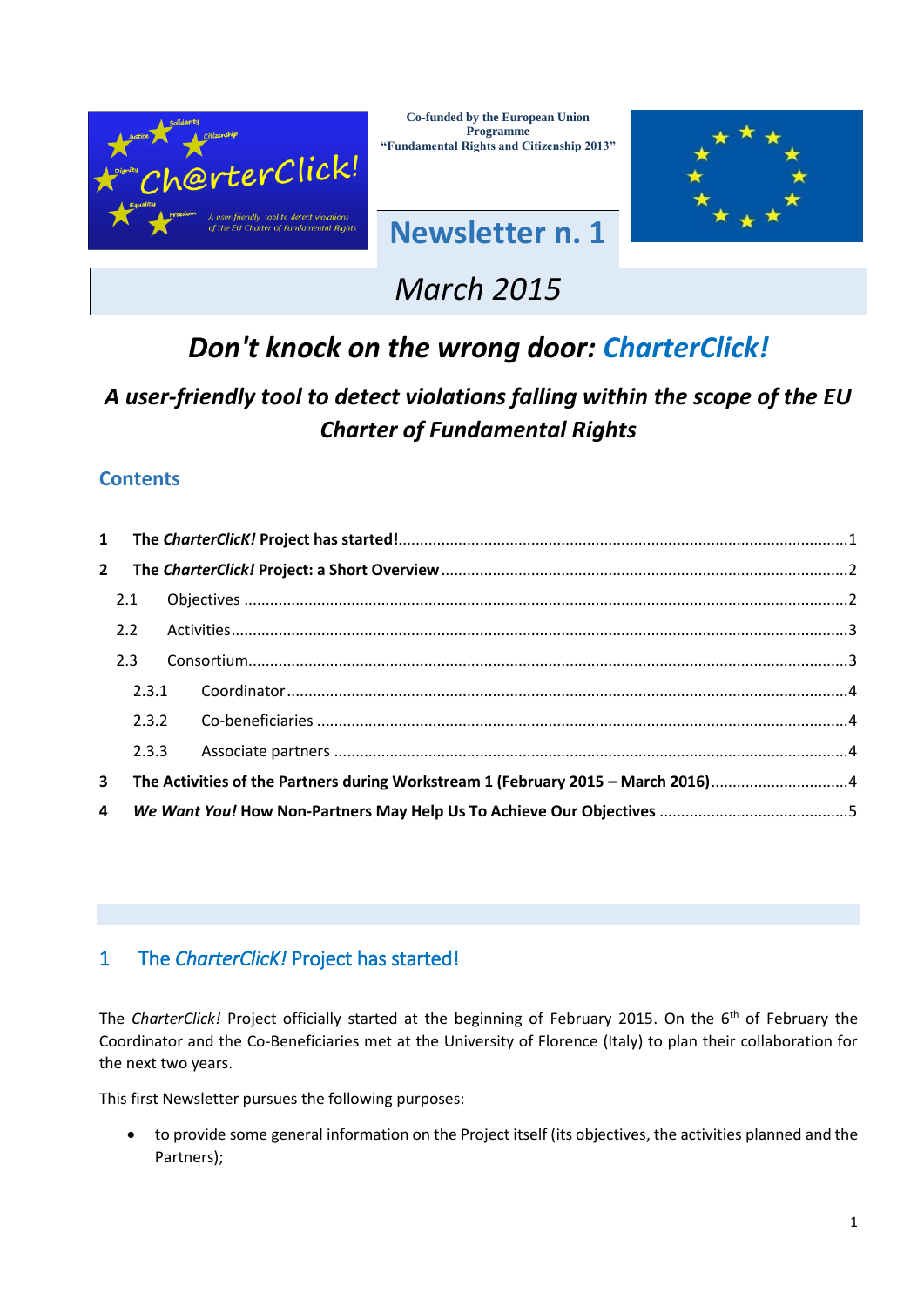- to illustrate the activities in which the Partners will be engaged in Workstream 1(February 2015 March 2016);
- to explain how, should they wish so, the addresses of this Newsletter that are not Partners to the Project may contribute to the successful implementation of *CharterClick!*;
- to create a network of persons, institutions and bodies that want to contribute improving the effectiveness of the EU Charter of Fundamental Rights.

We encourage you to help us disseminating the knowledge about *CharterClick!*, by forwarding this Newsletter to your contacts that may be interested in this Project.

Anybody who would like to be added to our Newsletter should send an e-mail to the Project mail address: [charterclick@dsg.unifi.it](mailto:charterclick@dsg.unifi.it)

If you do not want to receive our Newsletter, write a message to the same address with "UNSUSCRIBE" in the object.

## <span id="page-1-0"></span>2 The *CharterClick!* Project: a Short Overview

#### <span id="page-1-1"></span>2.1 Objectives

The chief purpose of the *CharterClick!* Project is to create a set of tools that will assist victims of fundamental rights violations, lawyers, national judges, ombudspersons, equality bodies and other national human rights institutions in determining whether the Charter of Fundamental Rights of the **[European Union](http://eur-lex.europa.eu/legal-content/EN/TXT/?uri=CELEX%3A12012P%2FTXT)** can provide protection in a specific case.

Since its upgrading to the status of EU primary law on  $1<sup>st</sup>$  December 2009, the Charter has become increasingly integrated in the everyday activity of the Court of Justice of the European Union and of the national courts of the EU Member States. At the same time, however, the reports of the European Commission and the case law of the CJEU show that thousands of individuals have tried to invoke before courts the protection of the Charter in cases outside its scope of application. A search in the two main EU law databases, Curia and EUR-lex, returns dozens of preliminary references (originating from both "new" and "old" Member States) where national courts referred questions in cases falling outside of the scope of the Charter.

As highlighted by former Commissioner Viviane Reding, "the first result of this 'knocking on the wrong door' exercise is an understandable sense of frustration" (XXIV FIDE Congress, 2012). At the same time, the lack of knowledge about the scope of the Charter inevitably entails the risk that it may not be applied in cases in which it should.

The Project team will develop the following tools: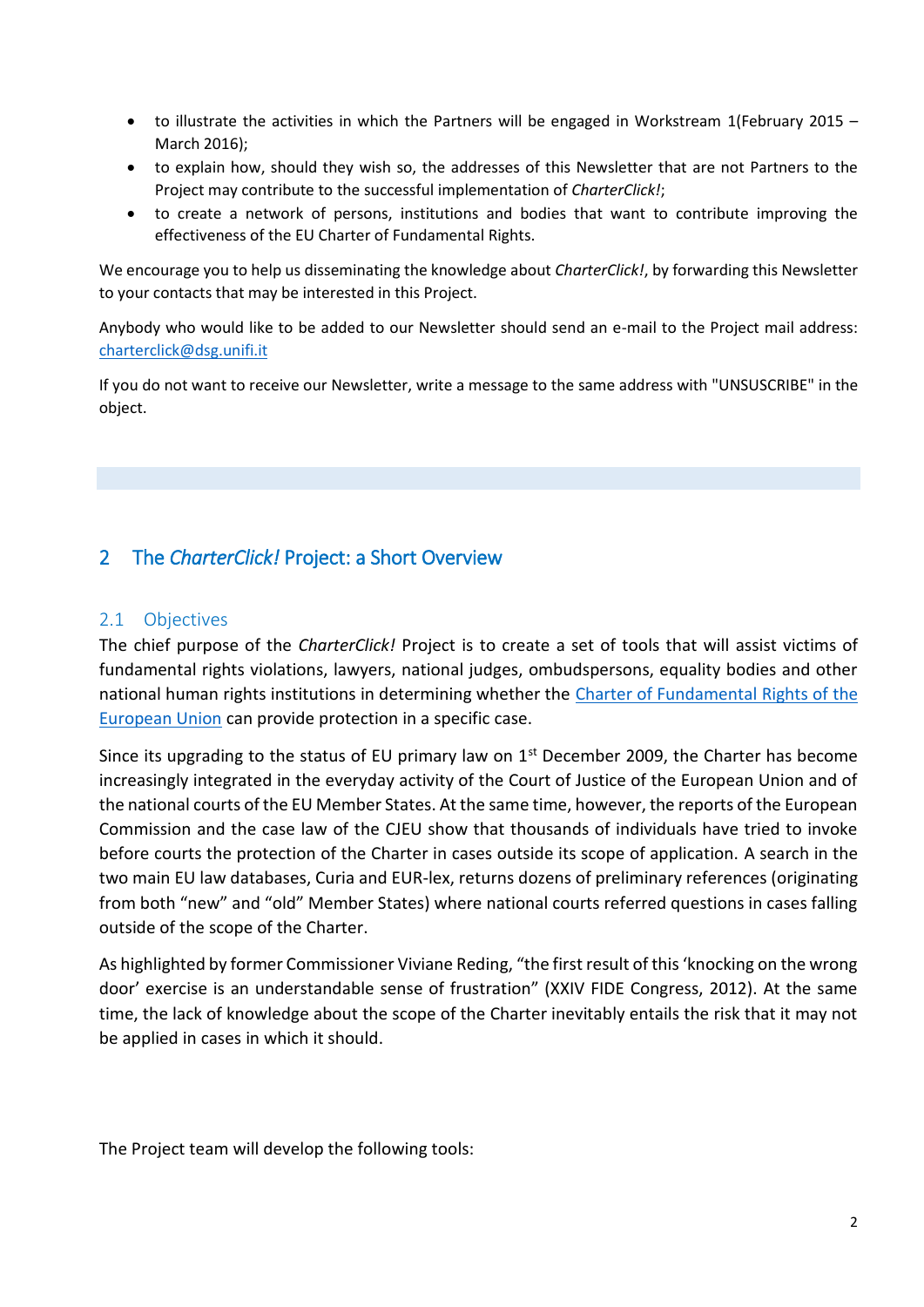a) an *Admissibility Checklist*: taking inspiration from the checklist of the ECtHR [\(http://appform.echr.coe.int/echrappchecklist/Introduction.aspx\)](http://appform.echr.coe.int/echrappchecklist/Introduction.aspx), CharterClick! Checklist will target victims and their intermediaries, and will provide simple criteria to identify claims falling within the scope of the Charter. In order to help users to understand the criteria, practical examples will be given.

b) a *Database* that will complement the Admissibility Checklist by collecting decisions where EU courts, national courts and national human rights bodies relied on the Charter to solve specific cases.

c) a document containing some *Practical Guidelines on the application of the Charter*: these will target national judges and other qualified operators and will provide technical information and references to national and European case law. They will improve their capacity to determine whether a claim falls within the scope of the Charter.

d) a document on the *Best Practices of National Human Rights Bodies as regards the Use of the Charter*.

These tools will be uploaded in a freely accessible, online platform (*CharterClick!*; the registered domain, which is already active, is: [http://www.charterclick.eu\)](http://www.charterclick.eu/). They will contribute to contrast the sense of frustration and distrust towards the Union that victims of fundamental rights violations experience when, owing to the lack of knowledge on the Charter, they seek protection based on its provisions in cases outside its scope. It will also reduce the risk of losing money and time that is an almost inevitable consequence in those situations. Both effective protection of fundamental rights and smooth administration of justice will ultimately be enhanced.

### <span id="page-2-0"></span>2.2 Activities

The Project will unfold through three strictly interrelated activities (see the list of Partners below).

1) *Research activities – months 1-14*: the academic partners will collect relevant national and European cases and re-elaborate them, in close cooperation with the associate partners. Clear examples for situations in which the Charter applies will be developed and uploaded in the Database. Based on the case law and decisions of ombudspersons, the applicant will draft both the Practical Guidelines and the Admissibility Checklist (which will take inspiration from the checklist of the ECHR).

2) *Technical Activities – months 1-24*: the technical unit (ITTIG) will design, develop and implement the on-line platform. Its involvement in the Steering Committee (cf. Workstream 1) will ensure that the most appropriate technical solutions to support the tools are identified.

3) *Testing, training and dissemination activities – months 15-24*: the partners will organise two series of workshops aimed at testing the tools and at training qualified operators to use them. The Final Conference will also contribute to expanding the circle of the said users.

#### <span id="page-2-1"></span>2.3 Consortium

The Project envisages close cooperation between 7 highly qualified academic institutions, an institute specialized in legal informatics and a broad set of bodies representing victims of fundamental rights violations from 11 Member States.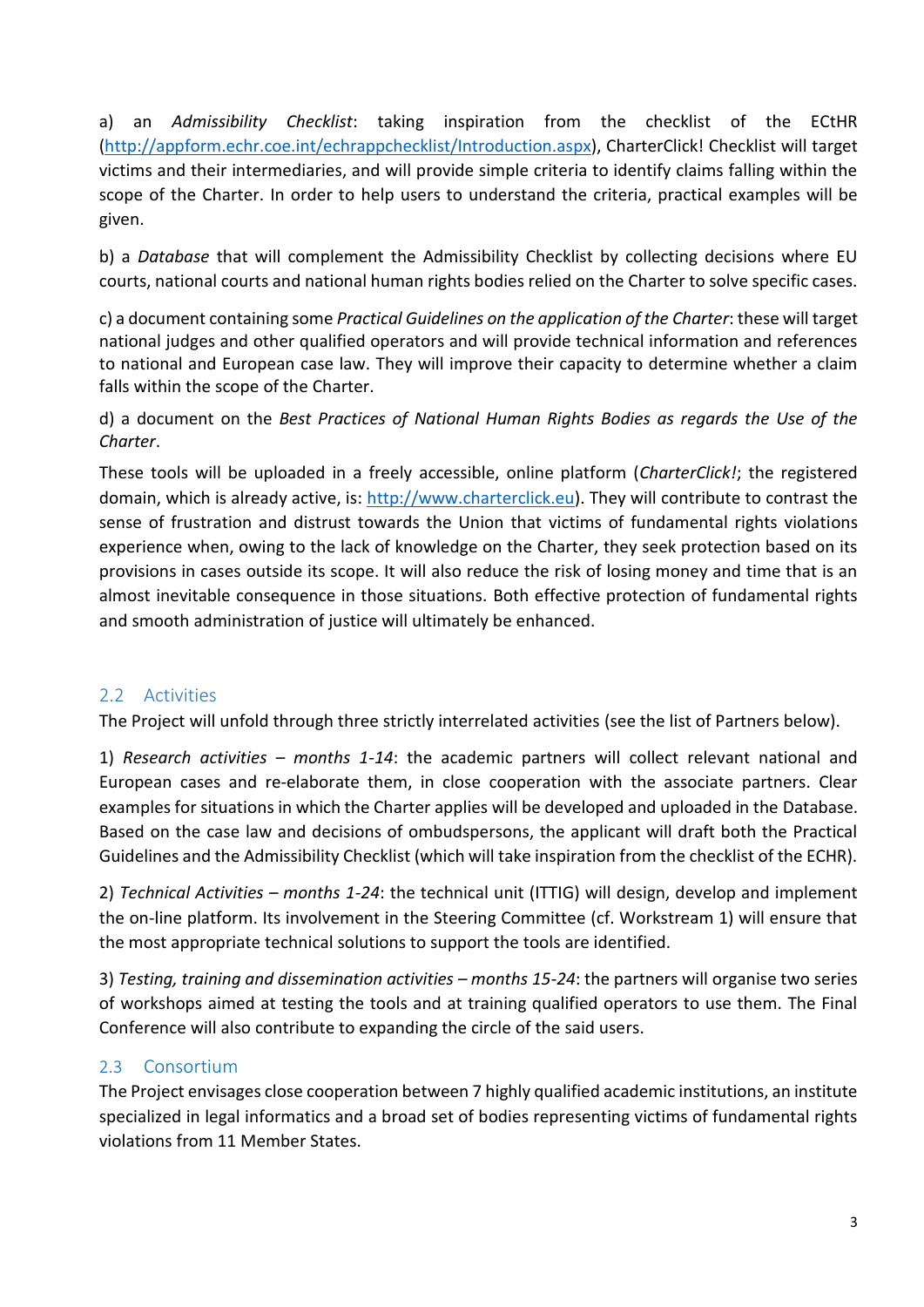#### <span id="page-3-0"></span>2.3.1 Coordinator

Università degli Studi di Firenze - Dipartimento di Scienze Giuridiche (IT)

#### <span id="page-3-1"></span>2.3.2 Co-beneficiaries

- European University Institute (IT)
- Université de Bordeaux (FR)
- Università di Cagliari (IT)
- Universität Konstanz (DE)
- University of Leicester (UK)
- Uppsala Universitet (SE)
- Istituto di Teoria e Tecniche dell'Informazione Giuridica (ITTIG-CNR) (IT)

#### <span id="page-3-2"></span>2.3.3 Associate partners

- European Ombusdman Institute (EOI) (AT)
- Selmas Ombudsmen's Office of the Republic of Lithuania (LT)
- Chancellor of Justice of the Republic of Estonia (EE)
- Coordination of the Italian Regional and Autonomous Provinces Ombudsman Institutions (IT)
- Italian Law Association for Immigration Studies (ASGI) (IT)
- Ombudsman of the Pazardzhik Municipality (BG)
- Galician Ombudsman (ES)
- Council for the Elimination of Racial or Ethnic Discrimination (ES)
- Greek Ombudsman (EL)
- Swedish Equality Ombudsman (SE)
- Swedish Foundation for Human Rights (SE)
- Swedish Institute for European Policy Studies (SIEPS) (SE)
- Swedish Civil Rights Defender (SE)
- Polish Human Rights Defender Office (PL)
- Romanian National Council for Combating Discrimination (RO)
- Equality and Diversity Forum (UK)
- Advice on Individual Rights in Europe Centre (AIRE) (UK)

### <span id="page-3-3"></span>3 The Activities of the Partners during Workstream 1 (February 2015 – March 2016)

During Workstream 1, the Co-Beneficiaries will be mainly concerned with the preparation of the Database. This will contain four different typologies of cases concerning the application of the EU Charter.

1) Judgments and orders where the ECJ regards a national provision as falling inside or outside the scope of the EU Charter;

2) National follow up of preliminary rulings of the ECJ concerning the application of the EU Charter;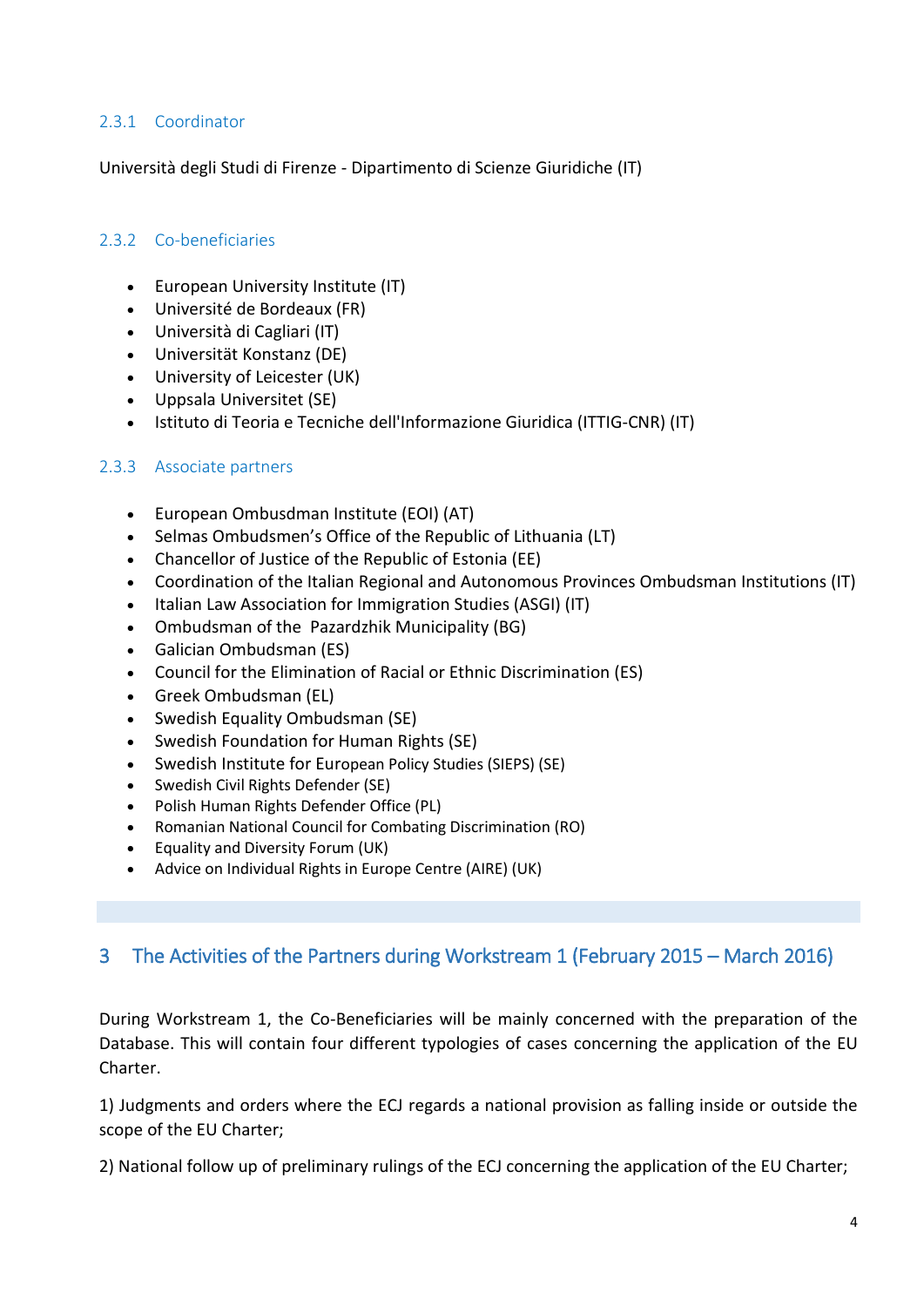3) Other national decisions (other than follow up) where the EU Charter played a role;

4) Decisions of the national human rights bodies where the EU Charter played a role.

As regards points 3) and 4), our purpose is not to collect all national decisions where the EU Charter was simply mentioned. We rather aim at selecting a number of decisions which can be useful for individuals, national judges, national human rights bodies and legal practitioners to understand when the Charter applies (or not), and how it may be used in a concrete case.

During the kick-off meeting, the Partners discussed a set of templates prepared by the Coordinator to collect the abovementioned decisions. There is one template for each category of decisions. The use of such templates will help gathering all relevant information in an organized and coherent way; it will ultimately improve the usability of the Database.

The Coordinator (University of Florence) will take care of preparing the templates concerning the case law of the European Court of Justice, whereas the Co-Beneficiaries will prepare the templates about the decisions of the national courts of selected Member States.

The practice of the national human rights bodies will be collected in two different ways:

- the Coordinator and the Co-Beneficiaries will closely collaborate with the Associate Partners in order to identify cases of interest for the Database;
- a questionnaire (which is currently in progress) will be sent to the Associate Partners and to other European national human rights bodies. The purpose is to collect information on the way in which they use the Charter in their everyday activity, with a view to prepare the document on the *Best Practices of National Human Rights Bodies as regards the Use of the Charter* (see above).

## <span id="page-4-0"></span>4 *We Want You!* How Non-Partners May Help Us To Achieve Our Objectives

*CharterClick!* is expected to become an important instrument to assist national judges, legal practitioners and national human rights bodies in the application of the EU Charter. The success of the Project very much depends on the contribution of the prospected users of the tools that will be realised within it. Those tools must target the actual needs of their users. Therefore, we strongly encourage all those who work in the field of the protection of fundamental rights to help us achieving the objectives of the *CharterClick!* Project.

During this phase of the Project, you may contribute by sending us cases, adjudicated in your Member State by a court or a national human rights body, in which the Charter played a role. Such cases should be sent at the mail address of the Project: [charterclick@dsg.unifi.it.](mailto:charterclick@dsg.unifi.it) We will consider them for the preparation of a template to be included in the Database. You may be contacted back in case we needed some help in the preparation of the template.